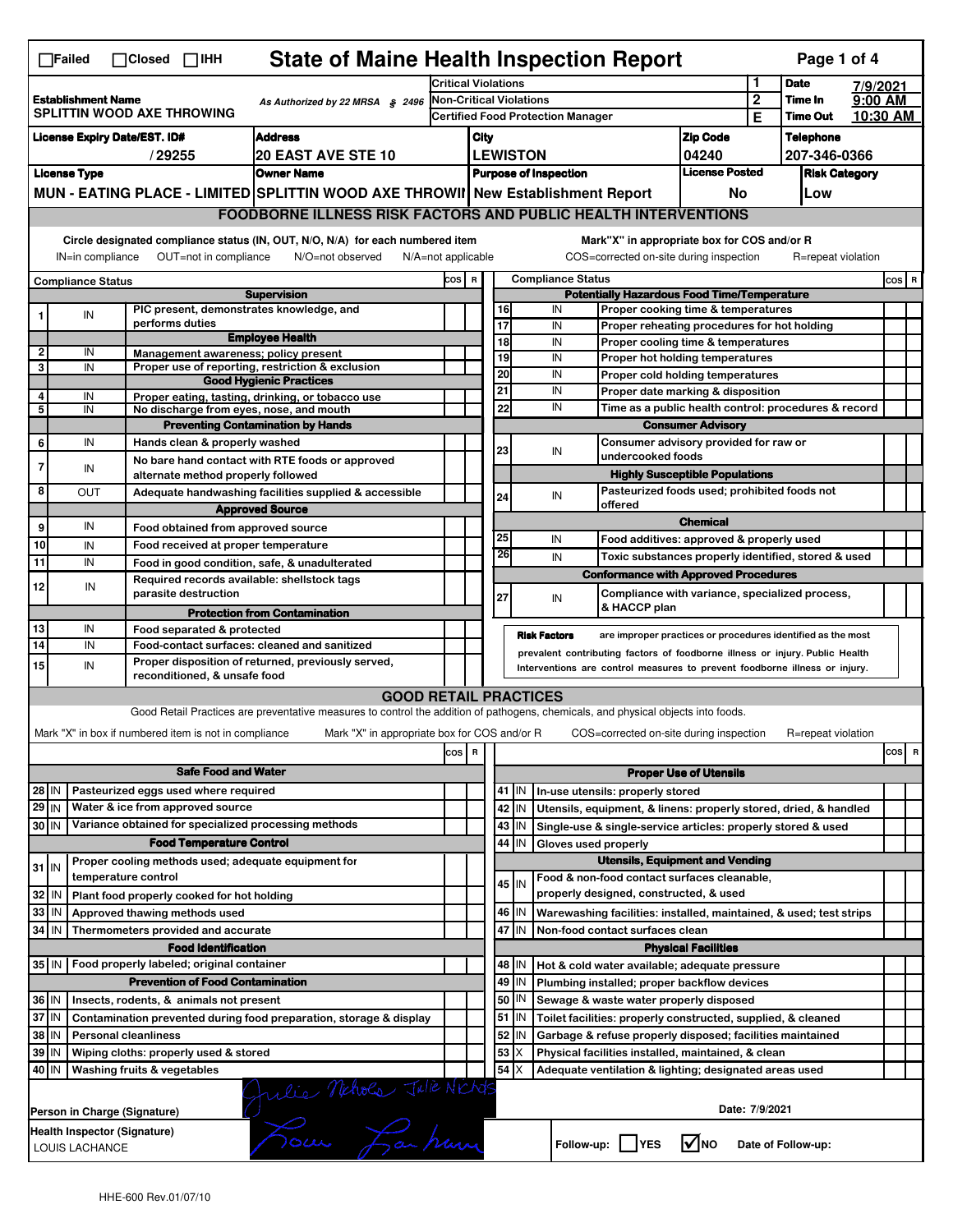| <b>State of Maine Health Inspection Report</b><br>Page 2 of 4  |                                             |  |                                       |                         |                           |                           |  |  |  |  |
|----------------------------------------------------------------|---------------------------------------------|--|---------------------------------------|-------------------------|---------------------------|---------------------------|--|--|--|--|
| <b>Establishment Name</b><br><b>SPLITTIN WOOD AXE THROWING</b> |                                             |  | As Authorized by 22 MRSA § 2496       | 7/9/2021<br><b>Date</b> |                           |                           |  |  |  |  |
| License Expiry Date/EST. ID#<br>/ 29255                        | <b>Address</b><br><b>20 EAST AVE STE 10</b> |  | City / State<br><b>LEWISTON</b><br>МE |                         | <b>Zip Code</b><br>104240 | Telephone<br>207-346-0366 |  |  |  |  |
| <b>Temperature Observations</b>                                |                                             |  |                                       |                         |                           |                           |  |  |  |  |
| Location                                                       |                                             |  | <b>Notes</b>                          |                         |                           |                           |  |  |  |  |
| ADA restroom handwash                                          | $119*$                                      |  |                                       |                         |                           |                           |  |  |  |  |

| Beverage cooler    | $37*$ | water             |
|--------------------|-------|-------------------|
| Reach-in deli unit | $34*$ | top insert, water |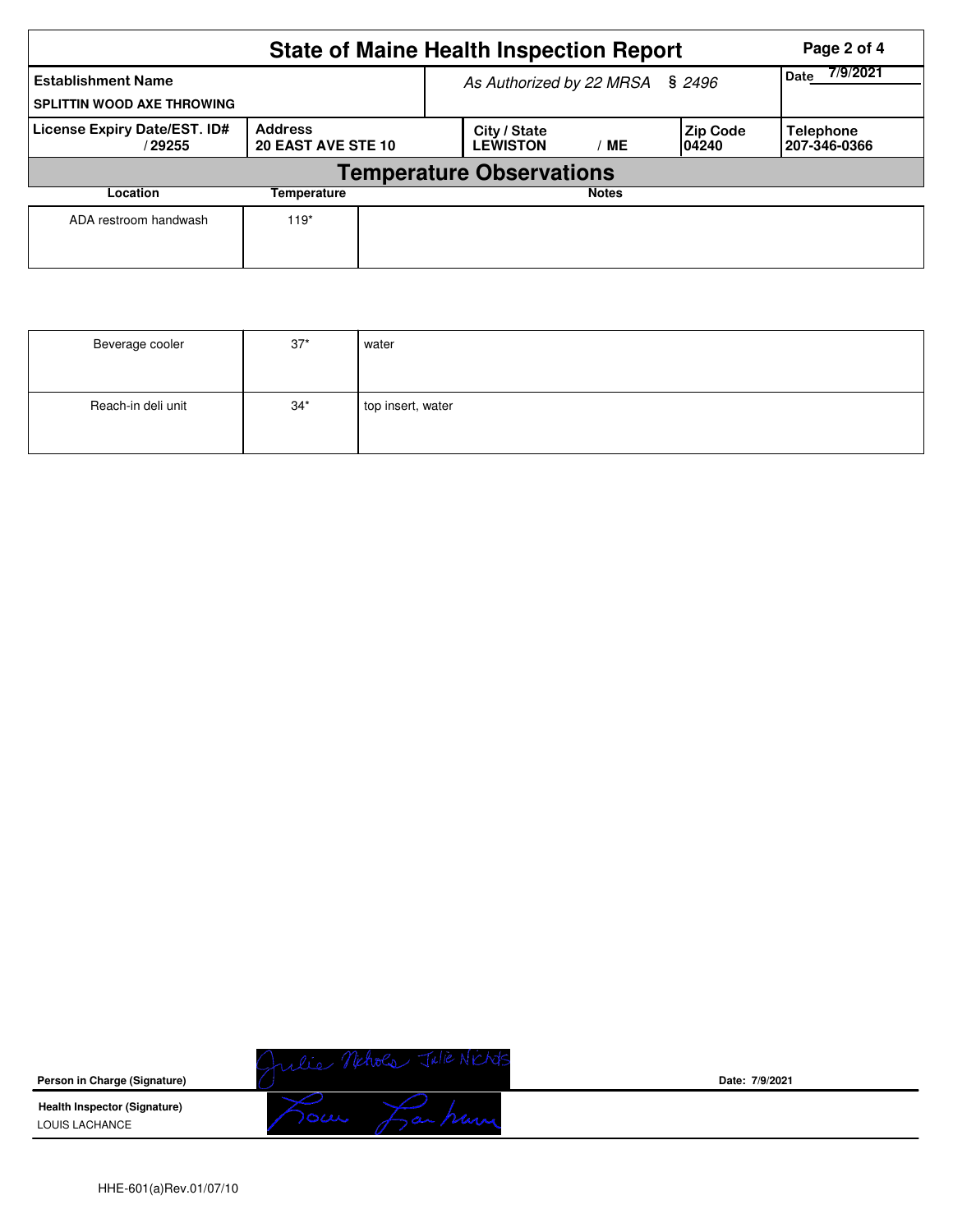| <b>State of Maine Health Inspection Report</b>                                                                                                     |                                      |                                 |           |                          |                  |  |  |  |  |  |
|----------------------------------------------------------------------------------------------------------------------------------------------------|--------------------------------------|---------------------------------|-----------|--------------------------|------------------|--|--|--|--|--|
| <b>Establishment Name</b><br><b>SPLITTIN WOOD AXE THROWING</b>                                                                                     |                                      |                                 |           |                          | 7/9/2021<br>Date |  |  |  |  |  |
| License Expiry Date/EST. ID#<br>/ 29255                                                                                                            | <b>Address</b><br>20 EAST AVE STE 10 | City / State<br><b>LEWISTON</b> | <b>ME</b> | <b>Zip Code</b><br>04240 |                  |  |  |  |  |  |
| <b>Observations and Corrective Actions</b>                                                                                                         |                                      |                                 |           |                          |                  |  |  |  |  |  |
| Violations cited in this report must be corrected within the time frames below, or as stated in sections<br>8-405.11 and 8-406.11 of the Food Code |                                      |                                 |           |                          |                  |  |  |  |  |  |
| 8: 5-204.11.(A): C: Hand wash facilities are not conveniently located in food preparation, food dispensing, or ware washing areas.                 |                                      |                                 |           |                          |                  |  |  |  |  |  |

INSPECTOR NOTES: No handwash sink in food prep area. Install dedicated handwash sink that is readily and easily assessable.

53: 6-101.11.(A): N: Indoor surfaces are not properly constructed as to be smooth, durable, and easily cleanable or constructed of nonabsorbent material in areas of moisture.

INSPECTOR NOTES: Unsealed wood and drywall in restrooms. Remedy to be smooth, sealed and easily cleanable.

54: 6-304.11: N: Insufficient ventilation provided.

INSPECTOR NOTES: ADA restroom does not have mechanical ventilation. Install vent fan to rid of any objectionable odors.

|                                                       | of when       |                |
|-------------------------------------------------------|---------------|----------------|
| Person in Charge (Signature)                          |               | Date: 7/9/2021 |
| <b>Health Inspector (Signature)</b><br>LOUIS LACHANCE | $\circ\omega$ |                |